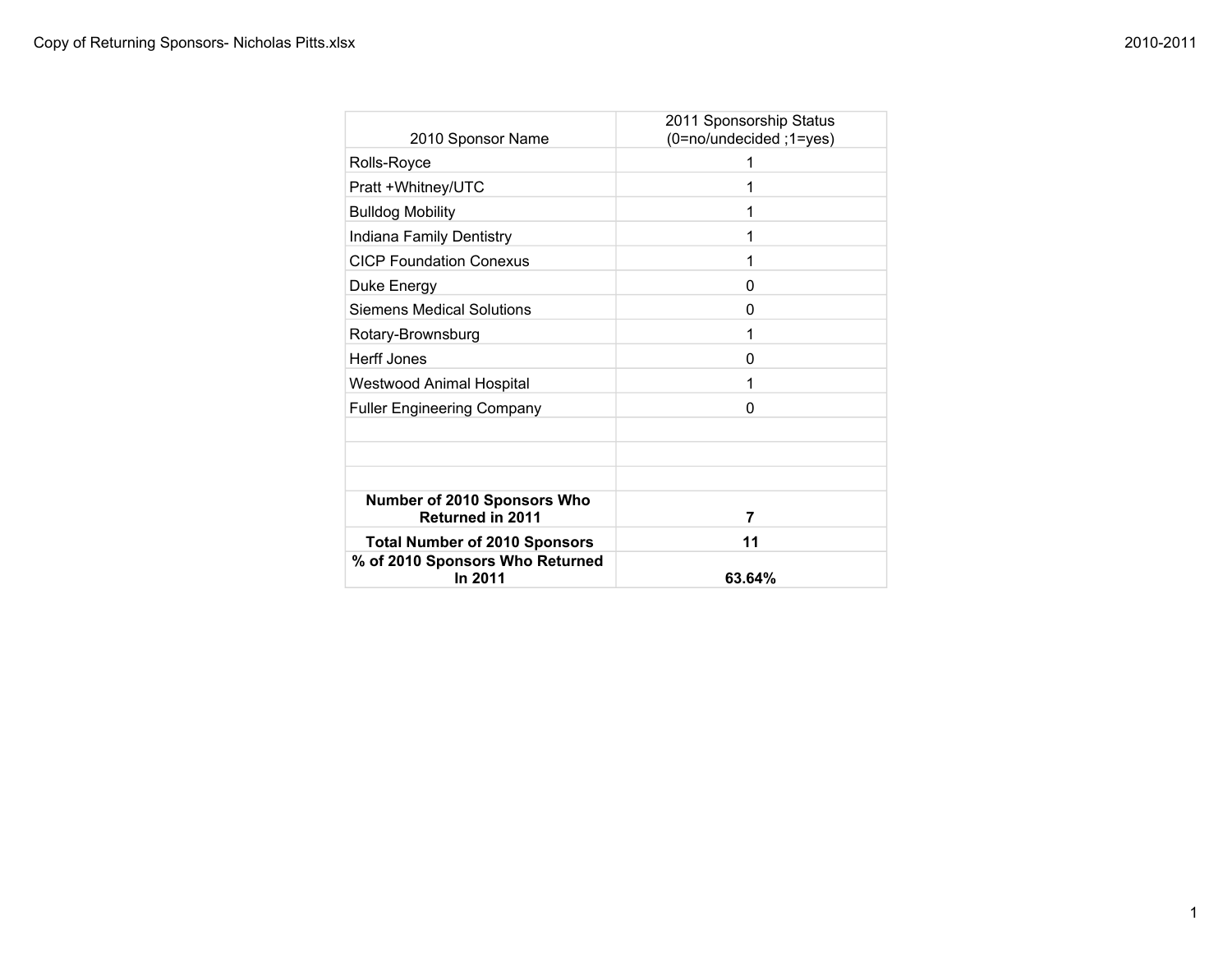| 2011 Sponsor Name                               | 2012 Sponsorship Status<br>(0=no/undecided ;1=yes) |
|-------------------------------------------------|----------------------------------------------------|
| Rolls-Royce                                     | 1                                                  |
| Pratt +Whitney/UTC                              | 0                                                  |
| <b>Bulldog Mobility</b>                         | 0                                                  |
| Eli Lilly                                       | 0                                                  |
| <b>Allison Transmission</b>                     | 0                                                  |
| JC Penney                                       | $\Omega$                                           |
| Indiana Family Dentistry                        | 1                                                  |
| Patrick Sanders and Co.                         | 0                                                  |
| <b>CICP Foundation Conexus</b>                  | 0                                                  |
| Rotary-Brownsburg                               | 0                                                  |
| <b>Westwood Animal Hospital</b>                 | $\Omega$                                           |
| J.S. Hein Masonry                               | $\Omega$                                           |
| C.M. Buck and Assoc.                            | 0                                                  |
|                                                 |                                                    |
|                                                 |                                                    |
|                                                 |                                                    |
| Number of 2011 Sponsors Who Returned<br>in 2012 | $\mathbf{2}$                                       |
| <b>Total Number of 2011 Sponsors</b>            | 13                                                 |
| % of 2011 Sponsors Who Returned In<br>2012      | 15.38%                                             |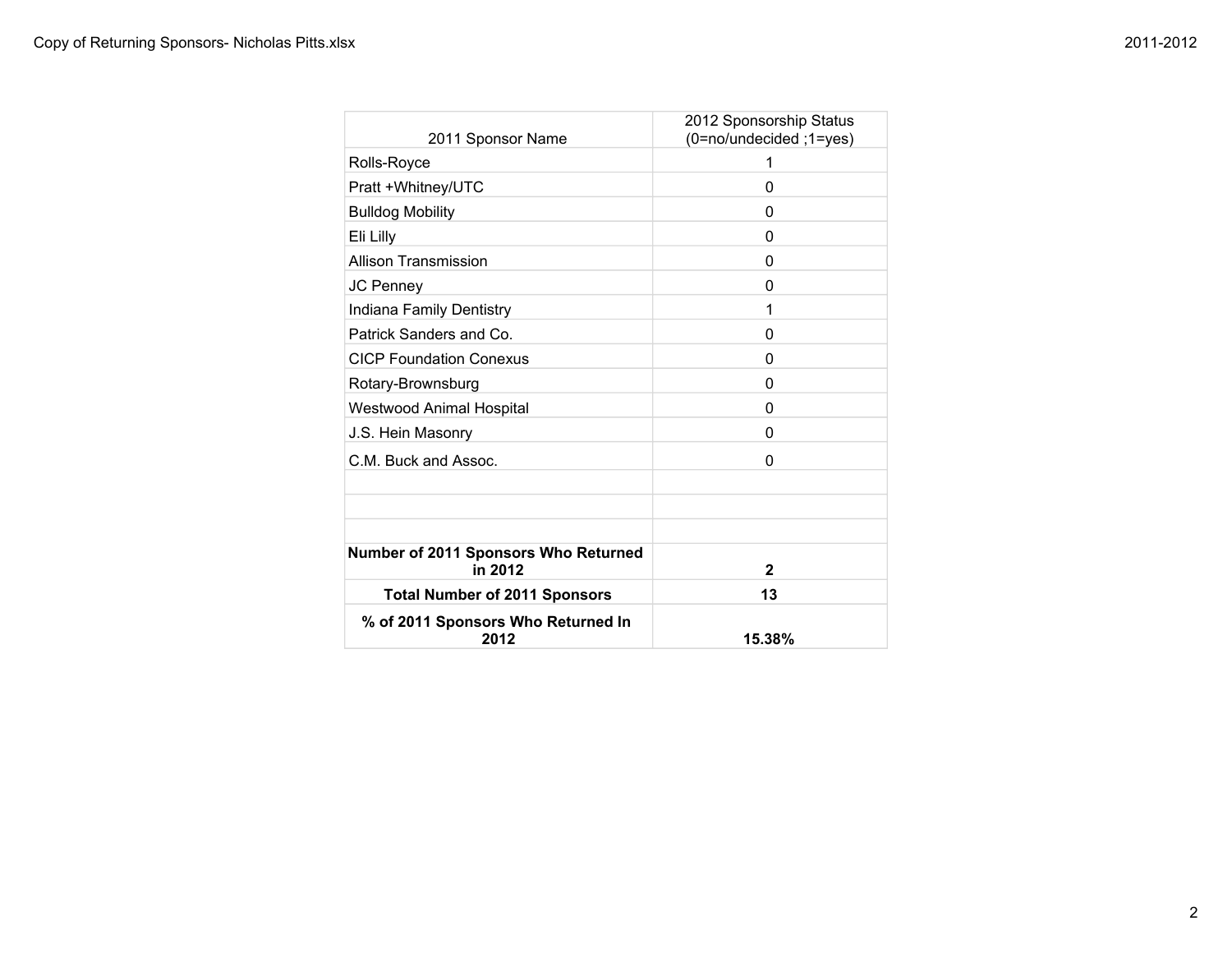| 2012 Sponsor Name                                      | 2013 Sponsorship Status<br>(0=no/undecided; 1=yes) |
|--------------------------------------------------------|----------------------------------------------------|
| Rolls-Royce                                            | 1                                                  |
| Indiana Family Dentistry                               | 0                                                  |
| <b>Herbert Simon</b>                                   | O                                                  |
| Adelsperger Orthodontics                               | 1                                                  |
| CF Roark                                               | 0                                                  |
| <b>Herff Jones</b>                                     | O                                                  |
| Ermco                                                  | O                                                  |
| Fab2Order                                              | O                                                  |
| <b>Hoosier Tent and Party</b>                          | 0                                                  |
| Ridenhour Real Estate                                  | 0                                                  |
| <b>Brownsburg Animal Clinic</b>                        | 0                                                  |
|                                                        |                                                    |
|                                                        |                                                    |
|                                                        |                                                    |
| Number of 2012 Sponsors Who<br><b>Returned in 2013</b> | $\mathbf{2}$                                       |
| <b>Total Number of 2012 Sponsors</b>                   | 11                                                 |
| % of 2012 Sponsors Who Returned<br>In 2013             | 18.18%                                             |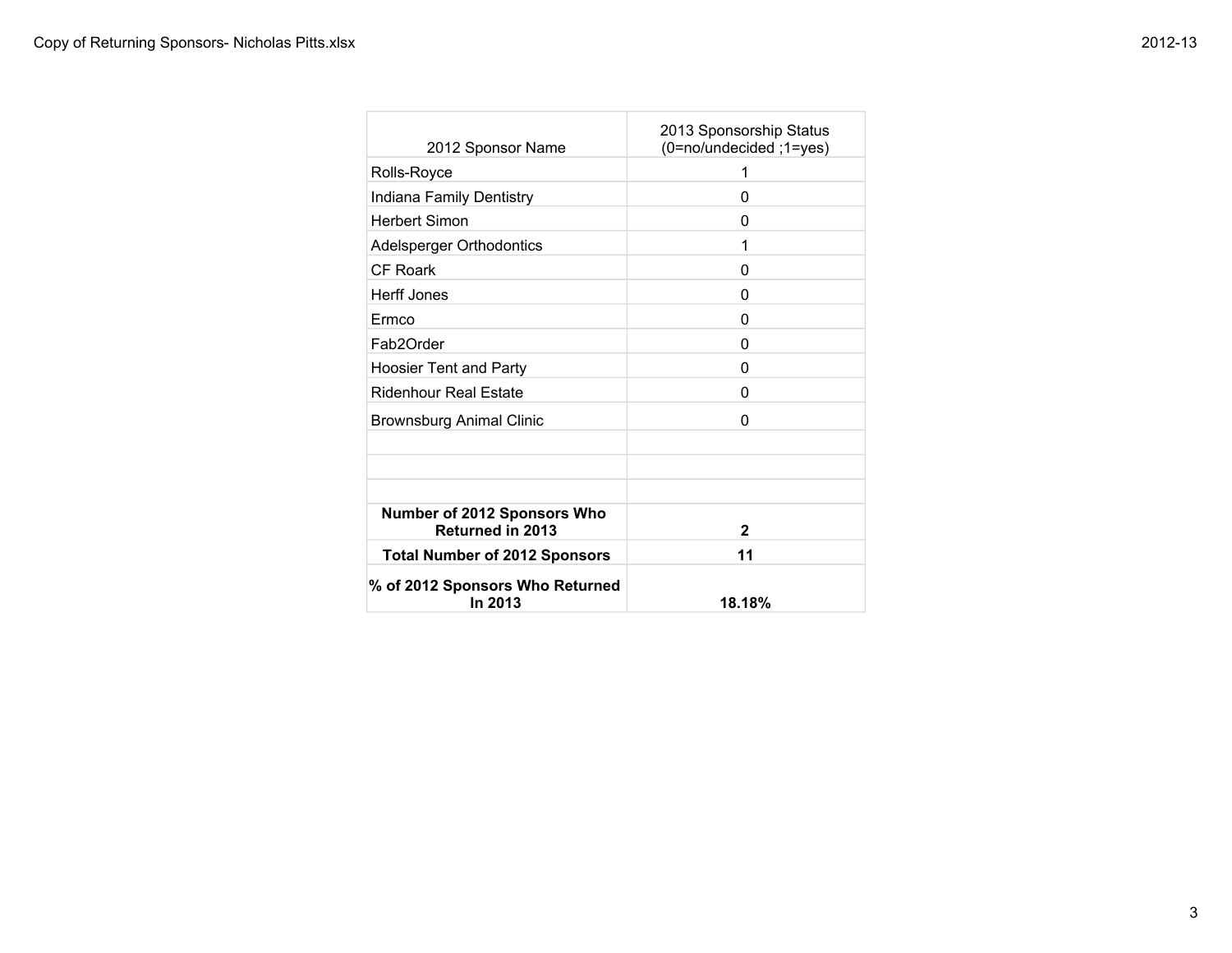| 2013 Sponsor Name                                             | 2014 Sponsorship Status<br>(0=no/undecided ;1=yes) |
|---------------------------------------------------------------|----------------------------------------------------|
| Rolls-Royce                                                   | 1                                                  |
| <b>BCSC</b>                                                   | 1                                                  |
| Eli Lilly                                                     | 1                                                  |
| Indianapolis Motor Speedway                                   | 0                                                  |
| Adelsperger Orthodontics                                      | 0                                                  |
| Patrick Sanders and Co.                                       | 0                                                  |
| Interra Credit Union                                          | 0                                                  |
| First Class Car Co.                                           | 0                                                  |
| Payne Electric                                                | 0                                                  |
| <b>Hendricks Regional Health</b>                              | 0                                                  |
|                                                               |                                                    |
|                                                               |                                                    |
|                                                               |                                                    |
| <b>Number of 2013 Sponsors Who</b><br><b>Returned in 2014</b> | 3                                                  |
| <b>Total Number of 2013 Sponsors</b>                          | 10                                                 |
| % of 2013 Sponsors Who Returned In<br>2014                    | 30.00%                                             |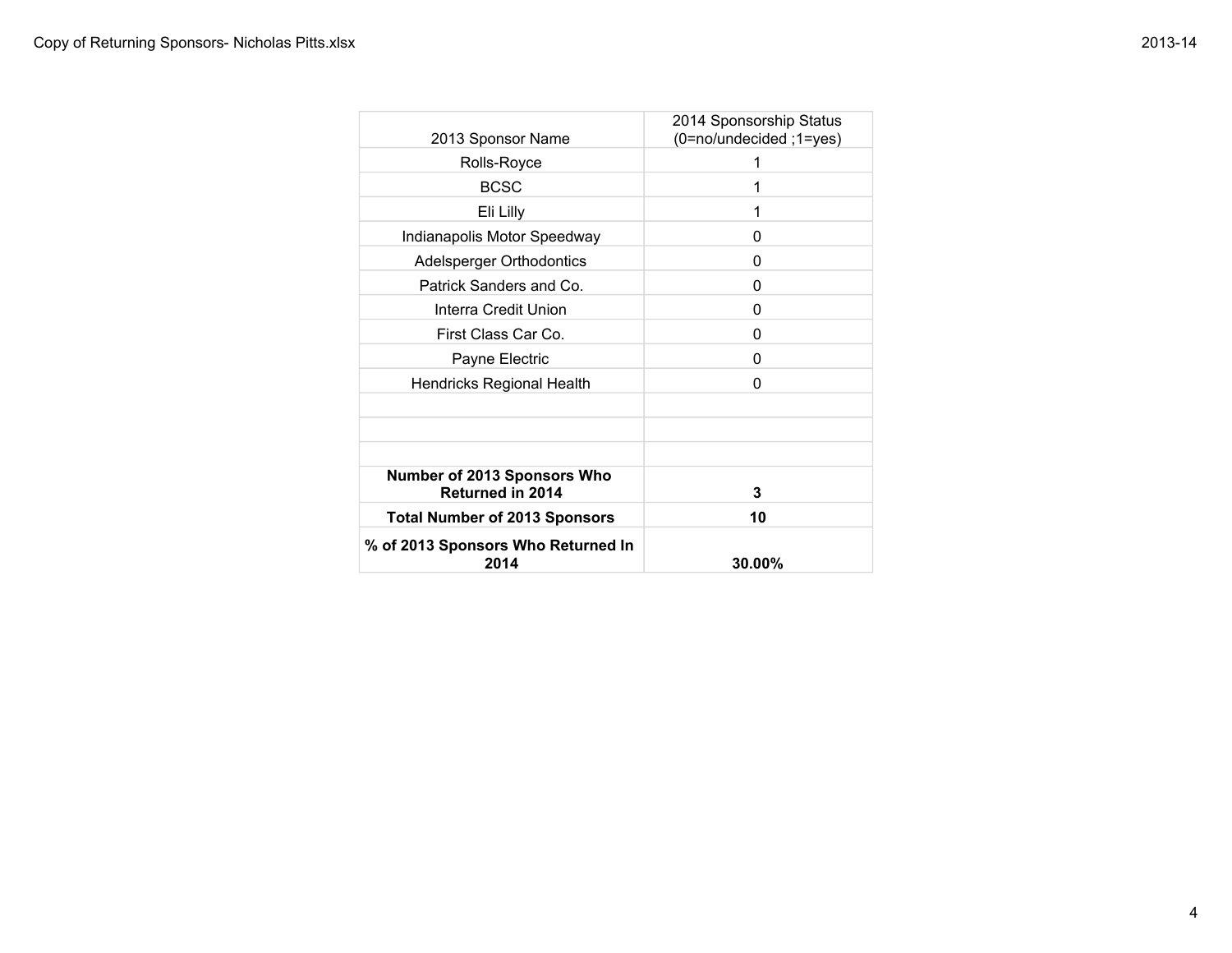| 2014 Sponsor Name                                      | 2015 Sponsorship Status<br>(0=no/undecided; 1=yes) |
|--------------------------------------------------------|----------------------------------------------------|
| Rolls-Royce                                            | 1                                                  |
| <b>BCSC</b>                                            |                                                    |
| Eli Lilly                                              | 0                                                  |
| <b>Eaton Computer</b>                                  | ი                                                  |
|                                                        |                                                    |
|                                                        |                                                    |
|                                                        |                                                    |
| Number of 2014 Sponsors Who<br><b>Returned in 2015</b> | 2                                                  |
| <b>Total Number of 2014 Sponsors</b>                   | 4                                                  |
| % of 2014 Sponsors Who Returned In<br>2015             | $50.00\%$                                          |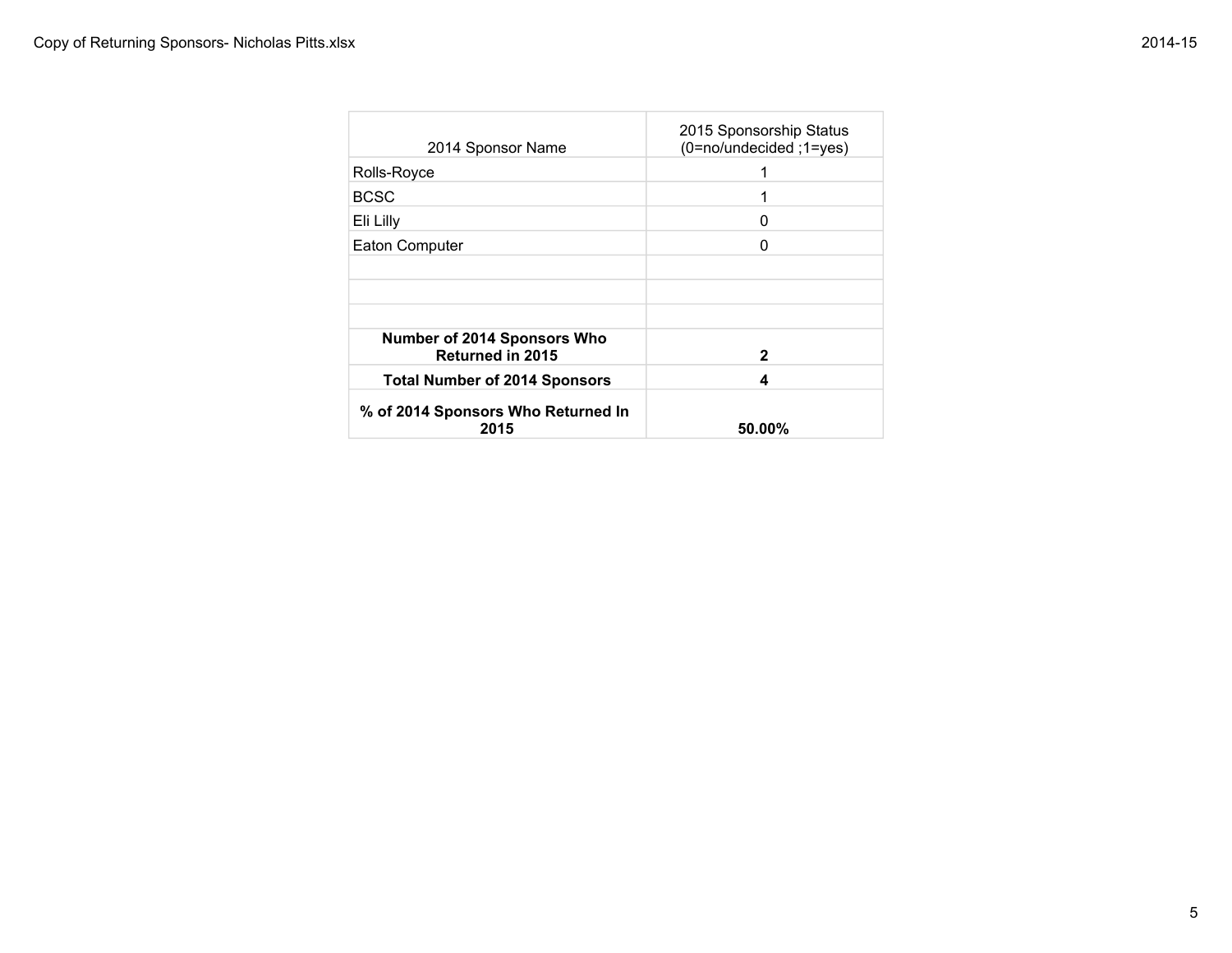| 2015 Sponsor Name                                      | 2016 Sponsorship Status<br>(0=no/undecided; 1=yes) |
|--------------------------------------------------------|----------------------------------------------------|
| Rolls-Royce                                            | 1                                                  |
| <b>BCSC</b>                                            | 1                                                  |
| <b>Bulldog Mobility</b>                                | 0                                                  |
| Indiana Family Dentistry                               | 1                                                  |
| Kiwanis-Brownsburg                                     | 1                                                  |
| First Class Car Co.                                    | 0                                                  |
| <b>Brownsburg Muffler</b>                              | 1                                                  |
| Nucor Steel                                            | 0                                                  |
| <b>Fleece Perf Engineering</b>                         | 1                                                  |
| Edwards Electric+Mech                                  | 0                                                  |
| <b>DSR Corp</b>                                        | 0                                                  |
| Insurance House                                        | 0                                                  |
| Los Toros                                              | 0                                                  |
|                                                        |                                                    |
|                                                        |                                                    |
|                                                        |                                                    |
| Number of 2015 Sponsors Who<br><b>Returned in 2016</b> | 6                                                  |
| <b>Total Number of 2015 Sponsors</b>                   | 13                                                 |
| % of 2015 Sponsors Who Returned In<br>2016             | 46.15%                                             |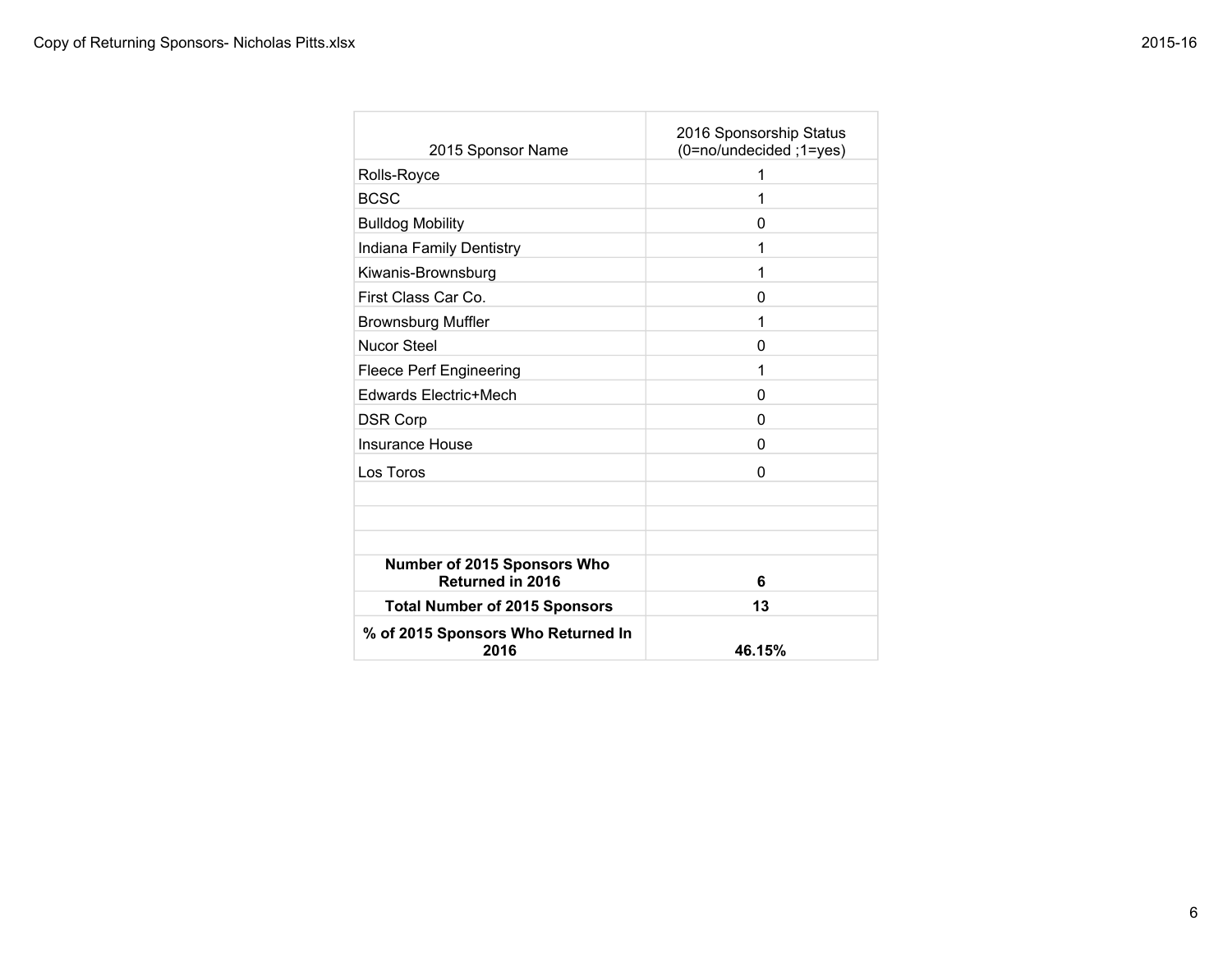| 2016 Sponsor Name                               | 2017 Sponsorship Status<br>(0=no/undecided ;1=yes) |
|-------------------------------------------------|----------------------------------------------------|
| Rolls-Royce                                     | 1                                                  |
| <b>BCSC</b>                                     | 1                                                  |
| Wal-Mart(grant)                                 | 0                                                  |
| <b>Delozier Dallas Enterprises</b>              | 1                                                  |
| Indiana Family Dentistry                        | 0                                                  |
| <b>Shirk's Glass Service</b>                    | 1                                                  |
| <b>MSI Packaging</b>                            | 1                                                  |
| Kiwanis-Brownsburg                              | 0                                                  |
| Wood-Mizer                                      | 0                                                  |
| <b>Brownsburg Muffler</b>                       | 0                                                  |
| Fleece Perf. Engineering                        | 0                                                  |
| Interim Healthcare                              | 0                                                  |
|                                                 |                                                    |
|                                                 |                                                    |
|                                                 |                                                    |
| Number of 2016 Sponsors Who Returned<br>in 2017 | 5                                                  |
| <b>Total Number of 2016 Sponsors</b>            | 12                                                 |
| % of 2016 Sponsors Who Returned In 2017         | 41.67%                                             |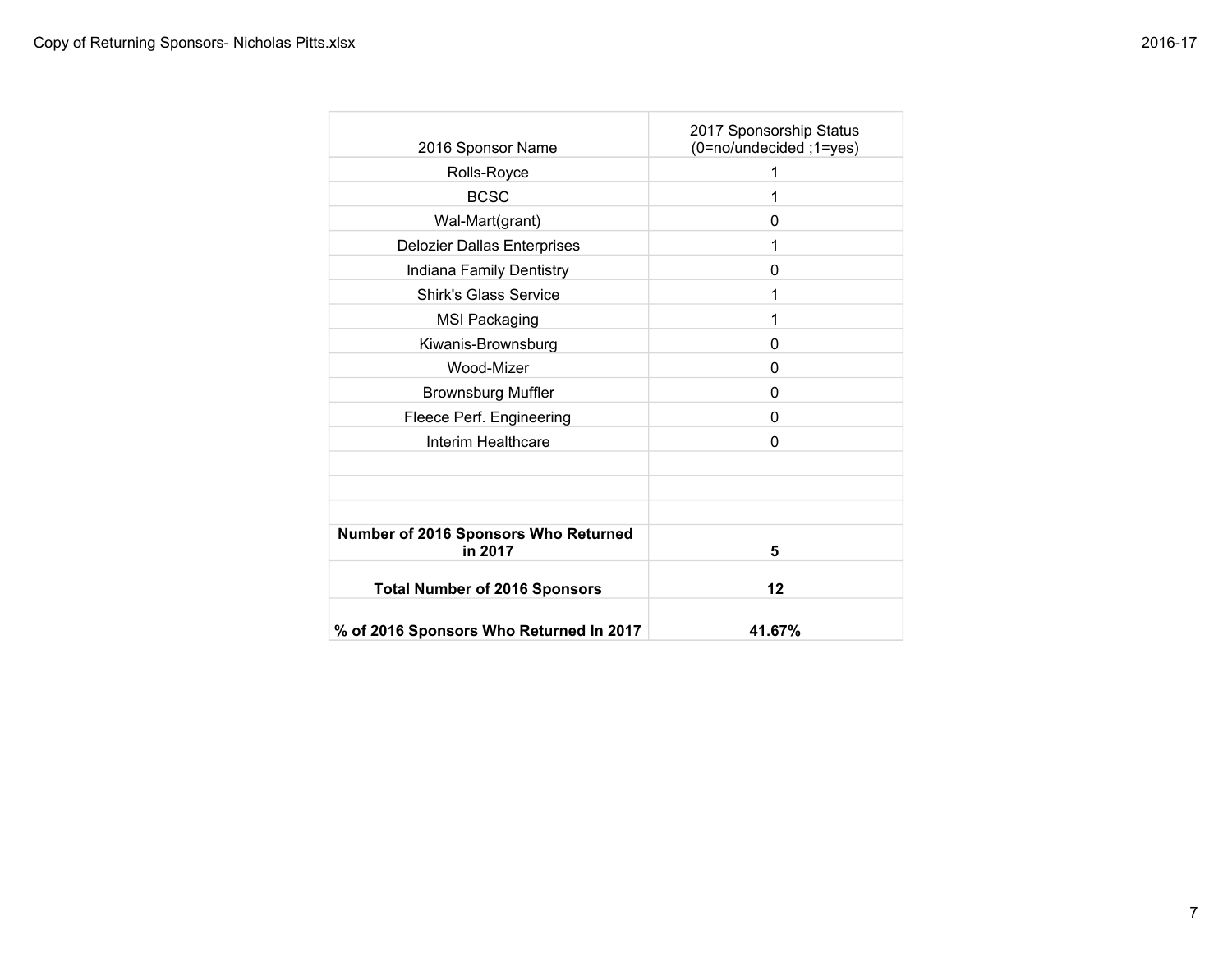| 2017 Sponsor Name                                    | 2018 Sponsorship Status<br>(0=no/undecided ;1=yes) |
|------------------------------------------------------|----------------------------------------------------|
| Rolls-Royce                                          | 1                                                  |
| <b>BCSC</b>                                          | 0                                                  |
| <b>Bulldog Mobility</b>                              | 1                                                  |
| Dow Agro Sciences                                    | 0                                                  |
| <b>Delozier Dallas Enterprises</b>                   | 0                                                  |
| Cornerstone Industries                               | 0                                                  |
| <b>Shirk's Glass Service</b>                         | 1                                                  |
| <b>MSI Packaging</b>                                 | 1                                                  |
| Power Engineering Foundation                         | 0                                                  |
| Indiana Space Grant Consortium                       | 0                                                  |
| <b>Nucor Steel</b>                                   | 1                                                  |
| State Farm, Agent Pete Fay                           | 1                                                  |
| Home City Ice                                        | 1                                                  |
|                                                      |                                                    |
|                                                      |                                                    |
|                                                      |                                                    |
| Number of 2017 Sponsors Who are<br><b>Returning:</b> | 7                                                  |
| <b>Total Number of 2017 Sponsors</b>                 | 13                                                 |
| % of 2017 Sponsors Who Returned In 2018              | 53.85%                                             |